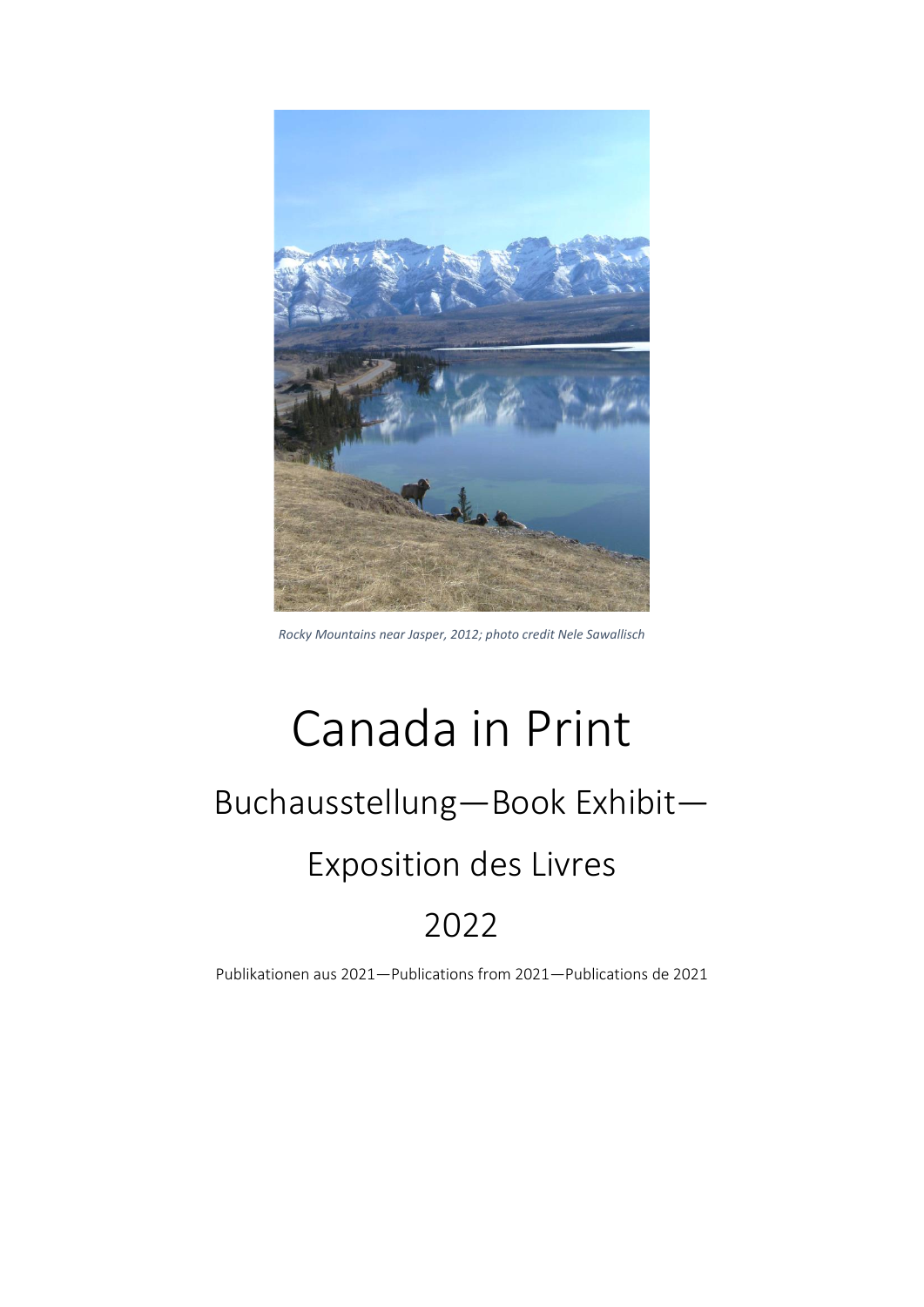

#### Inhalt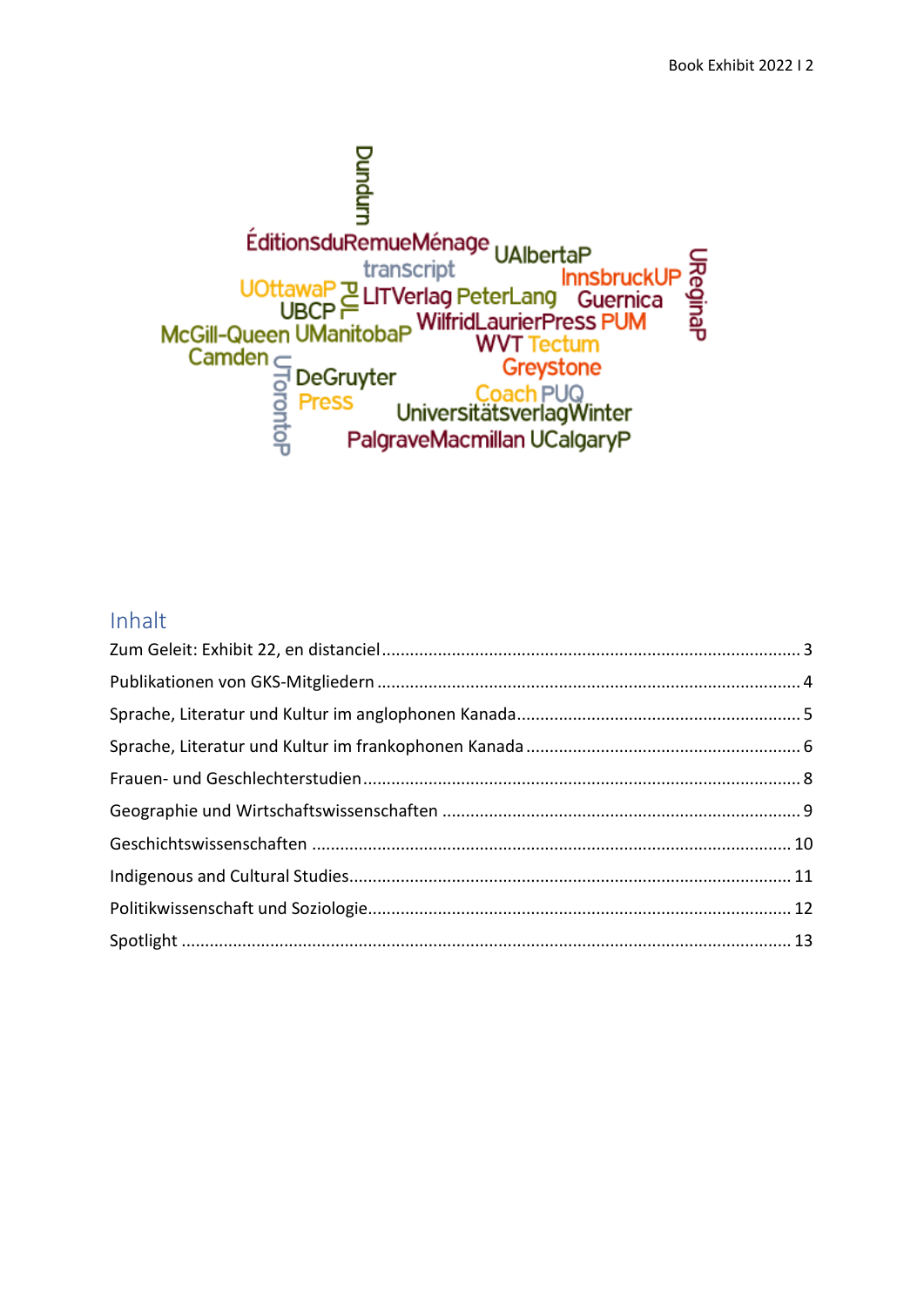# <span id="page-2-0"></span>Zum Geleit: Exhibit 22, en distanciel

Liebe Mitglieder, dear all, chers et chères membres,

eine neue Jahrestagung, eine neue Buchausstellung, und erneut finden wir uns im virtuellen Raum zusammen. Our exhibit, too, accompanies the annual meeting in an electronic format, highlighting publications from and about Canada from 2021. Un nombre des publications suivantes pourraient faire partie de plusieurs catégories. Daher bitte ich um Nachsicht, wenn Sie ein Werk zweimal finden sollten, oder in einer anderen Kategorie als erwartet.

Even if the book exhibit takes a virtual form this year, you can still write a **book review** for our journal ZKS. Veuillez envoyer le titre dont vous souhaitez écrire un **compte rendu** directement à

**zks@kanada-studien.de**



Alle Rezensionswünsche senden Sie bitte direkt an die o.g. Mailadresse.

Last but not least, our partners at Combined Academics have created the following landing page and virtual mini-exhibit for our conference. Vous pourrez obtenir un rabais de 30% sur les publications :

**<https://www.combinedacademic.co.uk/43rd-gks-2022/>**

Happy browsing, en vous souhaitant de bonnes découvertes,

Nele Sawallisch

[sawallisch@uni-trier.de](mailto:sawallisch@uni-trier.de)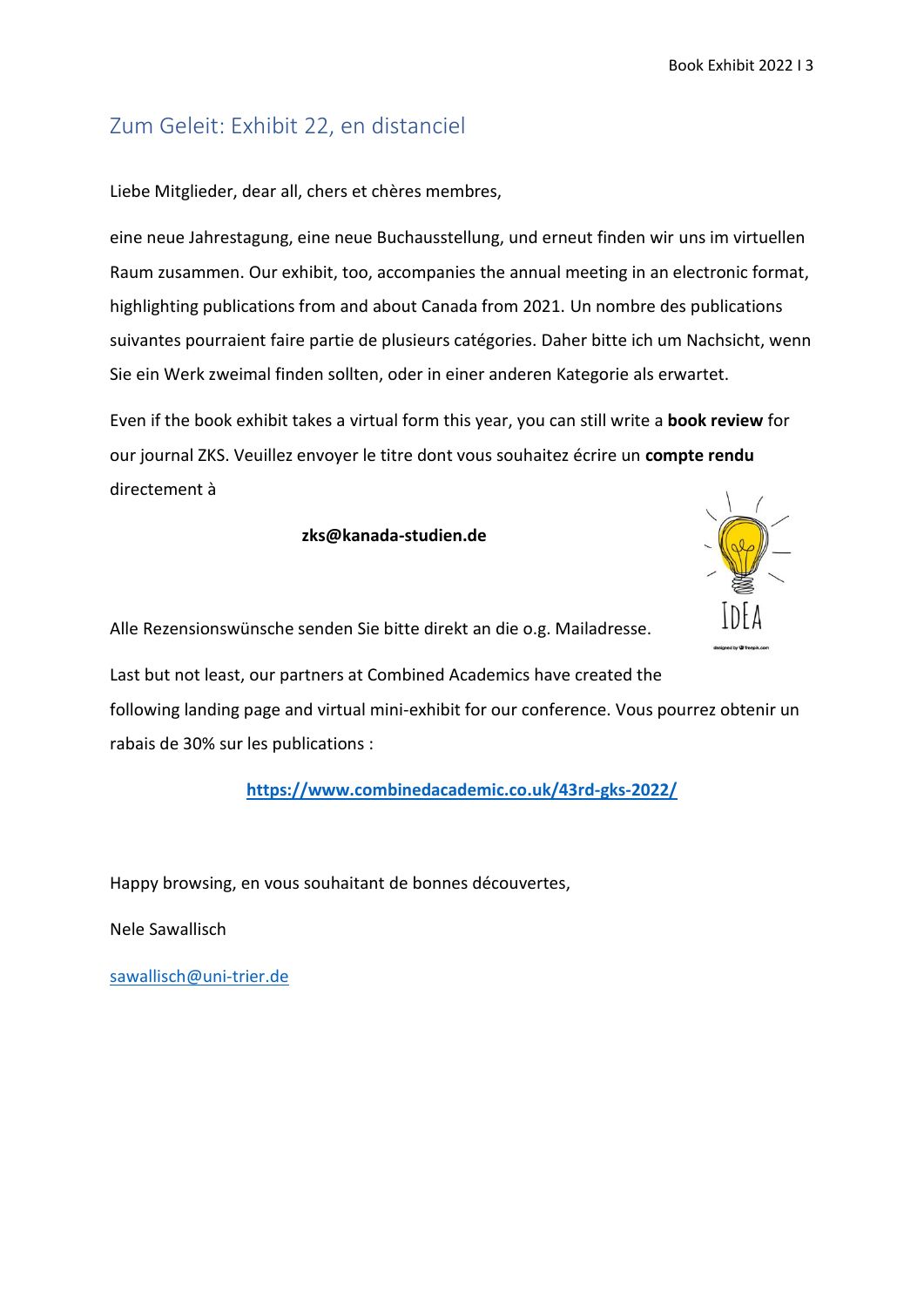

# <span id="page-3-0"></span>Publikationen von GKS-Mitgliedern

- Bartl, Renate. 2021. *American Tri-Racials: African-Native Contact, Multi-Ethnic Native American Nations, and the Ethnogenesis of Tri-Racial Groups in North America.*  Dissertationen der LMU München 43. readbox publishing. https://nbnresolving.org/urn:nbn:de:bvb:19-268747.
- Bories-Sawala, Helga E., and Stephan-A. Ditze, eds. *Die Arktis stirbt. Der Hohe Norden Kanadas und Québecs: ein faszinierender Lebensraum vor extremen Herausforderungen.* Wissenschaftlicher Verlag Trier.
- Carrière, Marie, Ursula Mathis-Moser, and Kit Dobson, eds. *All the Feels / Tous les sens. Affect and Writing in Canada / Affect et écriture au Canada.* U Alberta Press.
- Chalier, Marc. *Les normes de prononciation du français: Une étude perceptive panfrancophone*. DeGruyter.
- Demeulenaere, Alex. *L'ethos auctorial dans la littérature québécoise contemporaine. Postures et formes d'intervention dans l'œvre des Jacques Godbout, Jacques Poulin et Yvon Rivard*. Saarbrücker Beiträge zur vergl. Literatur- und Kulturwissenschaft, Bd. 89. Königshausen & Neumann.
- Hébert, Pierre, Bernard Andrès et Alex Gagnon, dir. *Atlas Littéraire du Québec*. Fides.
- Larsen-Vefring, Sarah. *Inszenierung von Diversität: Performanz kultureller Vielfalt und Differenz im Theater von Robert Lepage*. transcript.
- Schellhammer, Barbara and Stan Wilson. *Indigegogy. An Invitation to Learning in a Relational Way.* wbg Academic.
- Tipi, Şükran. "Relations collaboratives et application des principes d'éthique de recherche en milieu ilnu." *Kasalokada ta lagwosada. Réalités et enjeux de la recherche collaborative en milieux autochtones*, edited by C. Delamour, J. Joncas, D. Bernard et al., Éditions Peisaj, pp. 97-121.

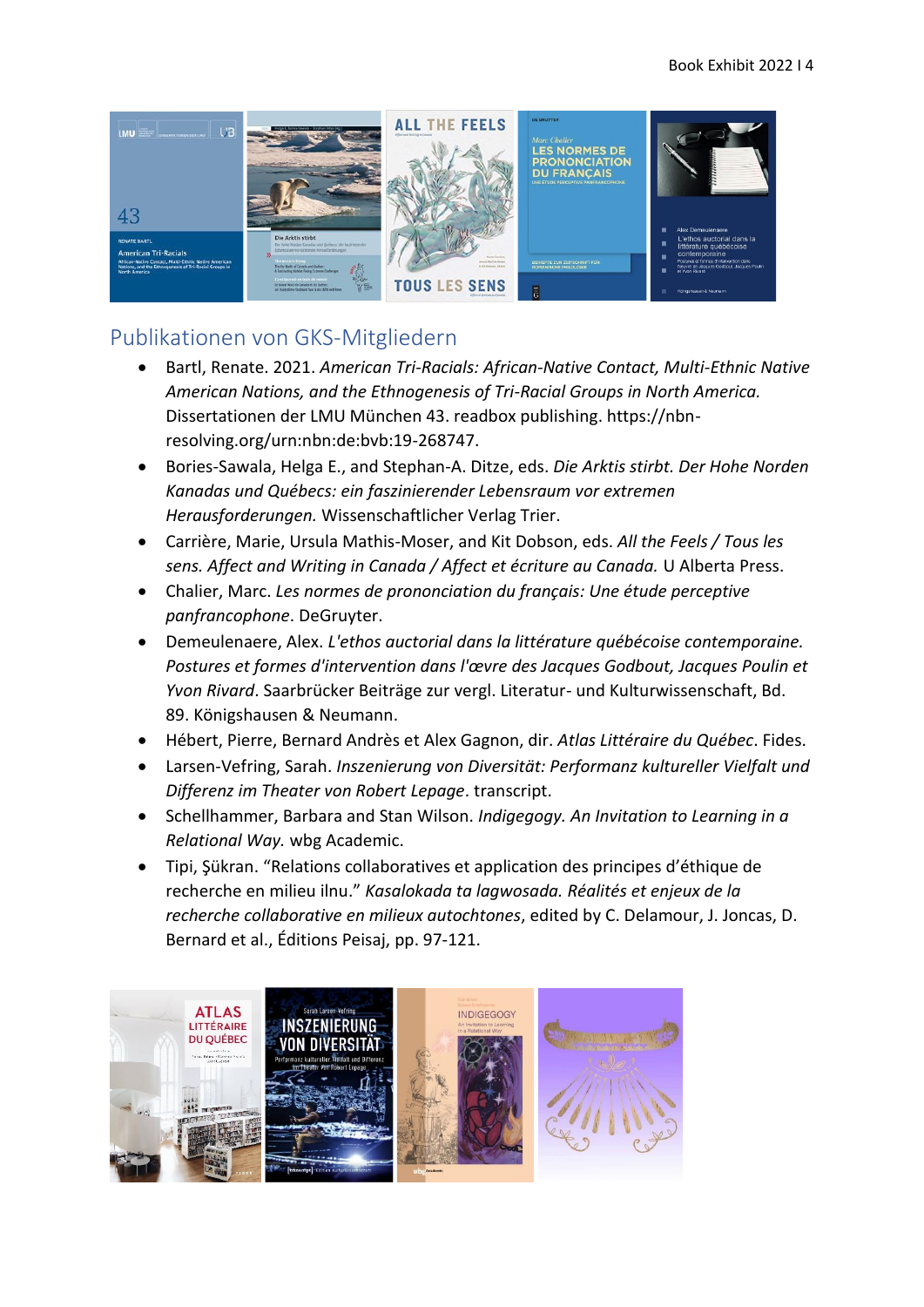#### <span id="page-4-0"></span>Sprache, Literatur und Kultur im anglophonen Kanada

- Aladejebi, Funké. *Schooling the System. A History of Black Women Teachers.* McGill-Queen's UP.
- Allen, Lillian. *Make the World New. The Poetry of Lillian Allen*, introduction by Ronald Cummings, WLU Press.
- Altrows, Rona, ed. *You Look Good for Your Age: An Anthology*. U Regina Press.
- Bal, Mieke. *Narratology in Practice*. U of T Press.
- Denham, Robert D. comp. *The Reception of Northrop Frye*. U of T Press.
- Dickinson, Mark. *Canadian Primal. Poets, Places, and the Music of Meaning*. McGill-Queen's UP.
- Diamond, Beverley. *On Record. Audio Recording, Mediation, and Citizenship in Newfoundland and Labrador*. McGill-Queen's UP.
- Dolzani, Michael. *The Productions of Time. A Study of the Human Imagination*. McGill-Queen's UP.
- Glenn, Joshua, and Mark Kingwell. *The Adventurer's Glossary.* McGill-Queen's UP.
- Grubbs, Jennifer D. *Ecoliberation. Reimagining Resistance and the Green Scare*. McGill-Queen's UP.
- Das Gupta, Tania. *Twice Migrated, Twice Displaced. Indian and Pakistani Transnational Households in Canada*. UBC Press.
- Freund, Alexander, ed. *Being German Canadian. History, Memory, Generations*. U of Manitoba Press.
- Hanson, Aubrey Jean. *Literatures, communities, and Learning. Conversations with Indigenous Writers*. WLU Press.
- Holmgren, Michele. *Canada to Ireland. Poetry, Politics, and the Shaping of Canadian Nationalism, 1788–1900*. McGill-Queen's UP.
- Imbert, Patrick. *Les histoires qui nous sont racontées. De l'exclusion par les causalités narratives au transculturel dans les littératures des Amériques*. PUL.
- James, Carl E. *Colour Matters: Essays on the Experiences, Education, and Pursuits of Black Youth*. U of T Press.
- Jeppesen, Sandra. *Transformative Media. Intersectional Technopolitics from Indymedia to #BlackLivesMatter*. UBC Press.
- Johnson, Lisa. *Moves - Spaces - Places:The Life Worlds of Jamaican Women in Montreal. An Ethnography*. Transcript.
- Kamboureli, Smaro, and Larissa Lai, eds. *Land/Relations. Possibilities for Justice in Canadian Literatures*. WLU Press.
- Keyes, Daniel J., and Luis L.M. Aguiar, eds. *White Space. Race, Privilege, and Cultural Economies of the Okanagan Valley.* UBC Press.
- Kitossa, Tamari. *Appealing Because He Is Appalling: Black Masculinities, Colonialism, and Erotic Racism*. U Regina Press.
- Konrad, Victor, and Melissa Kelly, eds. *Borders, Culture, and Globalization. A Canadian Perspective.* U Ottawa Press.
- Kröller, Eva-Marie. *Writing the Empire: The McIlwraiths, 1853–1948*. U of T Press.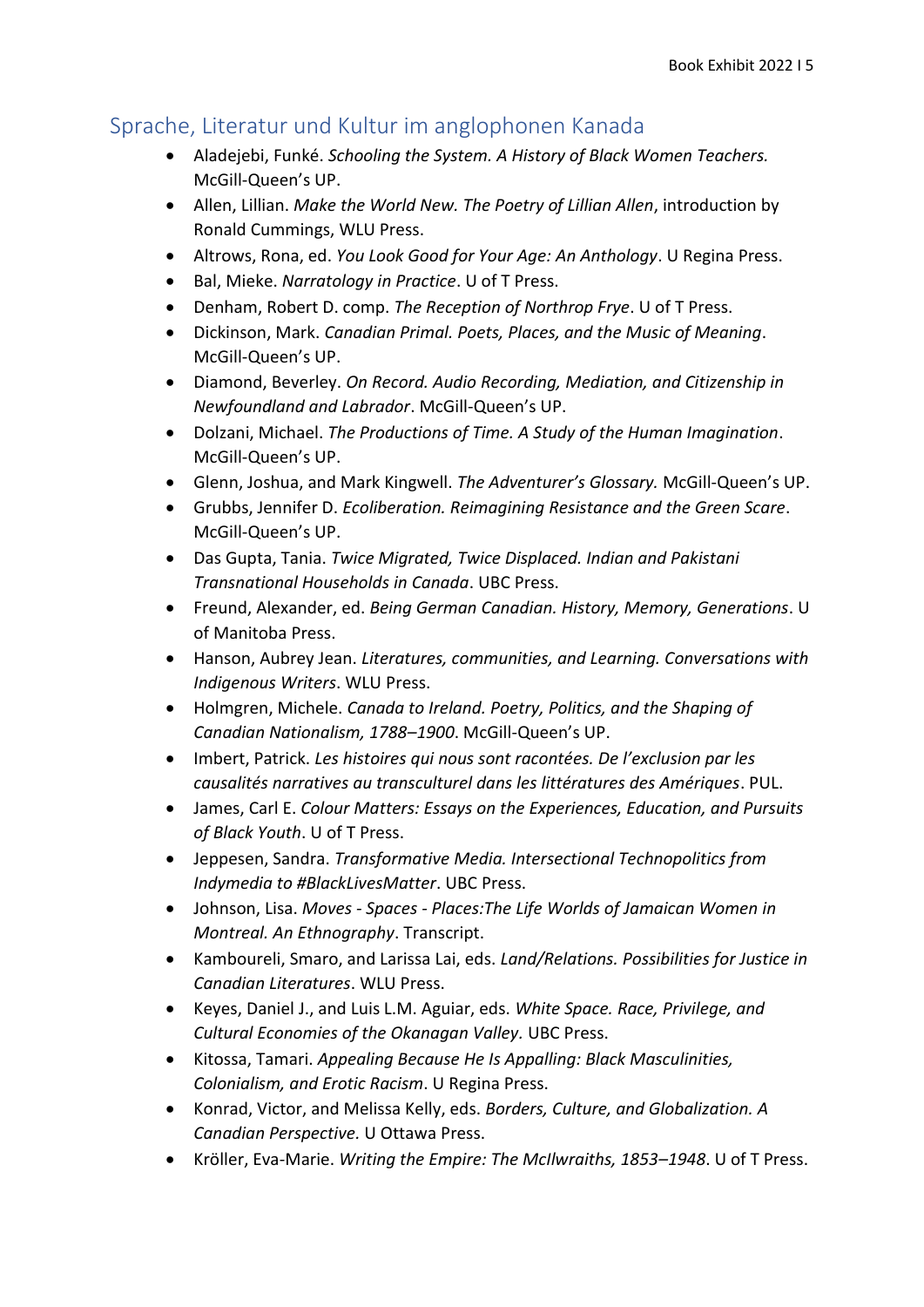- Laviolette, Mary-Beth. *Greatest Garden. The Paintings of David More*. U of Calgary Press.
- Laxer, Daniel Robert. *Listening to the Fur Trade. Soundways and Music in the British North American Fur Trade, 1760–1840*. McGill-Queen's UP.
- Ludwig, Christian, and Claudia Deetjen, eds. *The World Beyond: Developing Critical Environmental Literacies in EFL*. Winter Verlag.
- Mace Jessica, and Yujie Zhu, eds. *Notions of Heritage/ Notions de patrimoine*. PUQ.
- Morra, Linda, and Sarah Henzi, eds. *On the Other Side(s) of 150. Untold Stories and Critical Approaches to History, Literature, and Identity in Canada*. WLU Press.
- Nguyen, Vinh, and Thy Phu, eds. *Refugee States. Critical Refugee Studies in Canada.* U of T Press.
- Reiter, Eric H. *Wounded Feelings Litigating Emotions in Quebec, 1870–1950*. U of T Press.
- Robinson, Daniel J. *Cigarette Nation. Business, Health, and Canadian Smokers, 1930–1975*. McGill-Queen's UP.
- Schuh, Rebekka. *Stories in Letters - Letters in Stories: Epistolary Liminalities in the Anglophone Canadian Short Story*. De Gruyter.
- Silcox, David P. *Painting Place. The Life and Work of David B. Milne.* U of T Press.
- Stovel, Nora Foster. *The Collected Poetry of Carol Shields*. McGill-Queen's UP.
- Thobani, Sunera, ed. *Coloniality and Racial (In)Justice in the University: Counting for Nothing?* U of T Press.
- Vernon, Karina, ed. *The Black Prairie Archives. An Anthology*. WLU Press.
- Weingarten, Harvey. *Nothing Less than Great: Reforming Canada's Universities*. U of T Press.

#### <span id="page-5-0"></span>Sprache, Literatur und Kultur im frankophonen Kanada

- Anctil, Pierre. *Antijudaïsme et influence nazie au Québec. Antijudaïsme et influence nazie au Québec. Le cas du journal L'Action catholique (1931-1939)*. PUM.
- Antonius, Rachad, et Normand Baillargeon, éds. *Identité, " race ", liberté d'expression. Perspectives critiques sur certains débats qui fracturent la gauche*. PUL.
- Bakhshaei, Masha, Marie Mc Andrew, Ratna Ghosh, Priti Singh, éds. *The Invisible Community. Being South Asian in Quebec.* McGill-Queen's UP.
- Bélanger, David. *Appelée à comparaître. La littérature dans les fictions québécoises du XXIe siècle*. PUM.
- Cambron, Micheline. *Une sociéte, un récit. Discours culturel au Québec (1967-1976)*. PUM.
- Caron, Jean-François. *La citoyenneté irresponsable. Les racines culturelles de la crise de l'autorité en temps de pandémie*. PUL.
- Carrière, Marie, Ursula Mathis-Moser and Kit Dobson, éds. *All the Feels / Tous les sens. Affect and Writing in Canada / Affect et écriture au Canada*. U Alberta Press.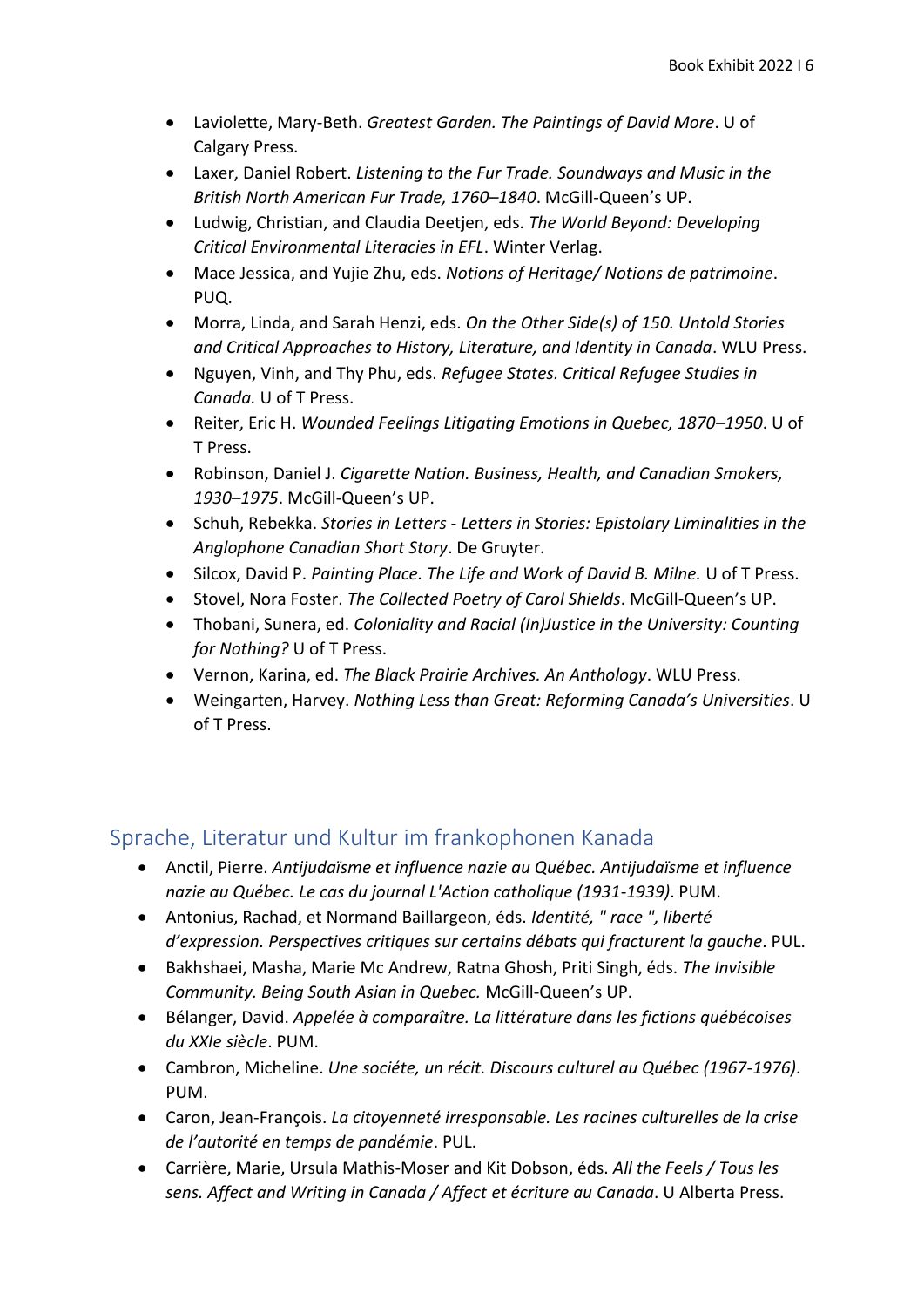- Caumartin, Anne, Julien Goyette, Karine Hébert, et Martine-Emmanuelle Lapointe, éds. *Je me souviens, j'imagine. Essais historiques et littéraires sur la culture québécoise*. PUM.
- Chassay, Jean-François. *La monstruosité en face. Les sciences et leurs monstres dans la fiction.* PUM.
- Collombat, Isabelle, éd. *Littéraire, non littéraire. Enjeux traductologiques d'une problématique transdisciplinaire*. PU Ottawa.
- Coulon, Jocelyn. *Le Canada à la recherche d'une identité internationale*. PUM.
- Dechêne, Louise. *People, State, and War under the French Regime in Canada*, translated by Peter Feldstein, McGill-Queen's UP.
- Donato, Clorinda, et Hans-Jürgen Lüsebrink, eds. *Translation and Transfer of Knowledge in Encyclopedic Compilations, 1680–1830.* U of T Press.
- Eon, Philippe. *L'énergie : Une pierre de touche philosophique. Essai sur la dépendance énergétique.* PUL.
- Emont, Bernard, éd. *Le Québec à grands traits*. L'Harmattan.
- Erickson, Bruce, and Sarah Wylie Krotz, éds. *The Politics of the Canoe*. U of Manitoba P.
- Filion, Louise-Hélèn. *Les usages littéraires de Thomas Bernhard et de Peter Handke au Québec. Les modalités d'une affiliation interculturelle*. Nota bene.
- Fontaine, Kathryne. *Poétique du récit de guerre contemporain. La littérature comme laboratoire d'éthique*. PUL.
- Giroux, Dalie, et Simon Labrecque, éds. *Robert Hébert. La réception impossible*. PUM.
- Gossard, Julia M. *Young Subjects. Children, State-Building, and Social Reform in the Eighteenth-Century French World*. McGill-Queen's UP.
- Guay, Élyse, and Rachel Nadon, éds. *Relire les revues québécoises. Histoire, formes et pratiques (XXe-XXIe siècle)*. PUM.
- Guay, Louis. *Les enjeux sociaux de l'environnement. Des problèmes aux actions*. PUL.
- Guyot, Elsa. *Rejouer l'histoire. Le moyen âge dans les musées du Québec*. Leméac.
- Hébert, Virginie. *L'anglais en débat au Québec : mythes et cadrages*. PUL.
- Imbert, Patrick. *Les histoires qui nous sont racontées. De l'exclusion par les causalités narratives au transculturel dans les littératures des Amériques*. PUL.
- Lacroix, Patrick. *Tout nous serait possible. Une histoire politique des Franco-Américains, 1874-1945*. PUL.
- Langford, Martha and Johanne Sloan, éds. *Photogenic Montreal. Activisms and Archives in a Post-industrial City*. McGill-Queen's UP.
- Lapointe, Gatien. *Journal 1950-1956*. PUL.
- Larochelle, Catherine. *L'école du racisme. La construction de l'altérité à l'école québécoise (1830-1915)*. PUM.
- Legaré, Anne. *La crise d'octobre, le monde et nous*. PUM.
- Mace, Jessica, et Yujie Zhu, éds. *Notions of heritage/ Notions de patrimoine*. PUQ.
- Maddibo, Amal. *Blackness and la Francophonie: Anti-Black Racism, Linguicism and the Construction and Negotiation of Multiple Minority Identities*. PUL.
- Michel*,* Amélie. *Intertextualités francophones*. PUL.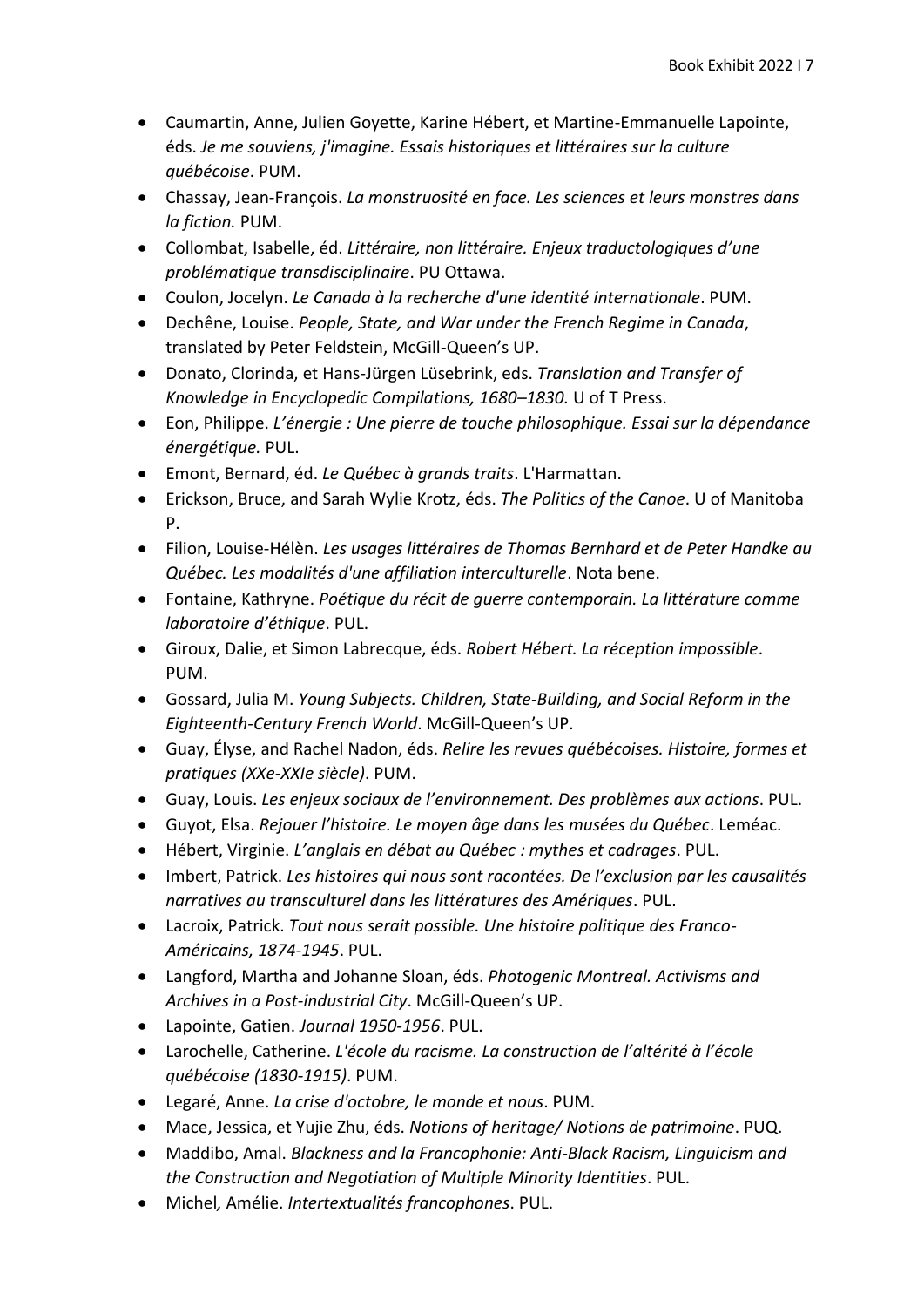- Robin, Régine. *Le roman mémoriel. De l'histoire à l'écriture du hors-lieu*. PUM.
- Tremblay, Laurance Ouellet. *Le scandale et l'incommensurable. Engendrement et assujettissement par la parole chez Hervé Bouchard, Pierre Perrault et Hector de Saint-Denys Garneau*. PUM.
- Urbain, Émilie, et Laurence Arrighi, éds. *Retour en Acadie : penser les langues et la sociolinguistique à partir des marges. Textes en hommage à Annette Boudreau*. PUL.
- Vaillancourt, Yves. *Jouer sa vie en jouant aux échecs. Essai sur la symbolique du jeu d'échecs dans la littérature, l'art, la poésie et le cinéma.* PUL.
- Volpé, Philippe. *À la frontière des mondes. Jeunesse étudiante, Action catholique et changement social en Acadie (1900-1970)*. PU Ottawa.

#### <span id="page-7-0"></span>Frauen- und Geschlechterstudien

- Barker, Stacey, Krista Cooke, and Molly McCullough. *Material Traces of War. Stories of Canadian Women and Conflict, 1914–1945*. U Ottawa Press.
- Boudreau, Michael, and Bonnie Huskins. *Just the Usual Work. The Social Worlds of Ida Martin, Working-Class Diarist*. McGill-Queen's UP.
- Campbell-Miller, Jill, Greg Donaghy, and Stacey Barker, eds. *Breaking Barriers, Shaping Worlds. Canadian Women and the Search for Global Order*. UBC Press.
- Carter, Claire. *Who's Coming Out to Play. Disruption and Disorientation in Queer Community Sports*. McGill-Queen's UP.
- Carter, Sarah. *Ours by Every Law of Right and Justice. Women and the Vote in the Prairie Provinces.* UBC Press.
- Foster Stovel, Nora. *The Collected Poetry of Carol Shields.* McGill-Queen's UP.
- de Geus, Roosmarijn, Erin Tolley, Elizabeth Goodyear-Grant and Peter John Loewen, eds. *Women, Power, and Political Representation: Canadian and Comparative Perspectives*. U of T Press.
- Goyette, Sue, ed. *Resistance. Righteous Rage in the Age of #MeToo*. U Regina Press.
- Harrison Moore, Abigail. and R. W. Sandwell, eds. *In a New Light. Histories of Women and Energy.* McGill-Queen's UP.
- Krishnamurti, Sailaja, and Becky R. Lee, eds. *Relation and Resistance. Racialized Women, Religion, and Diaspora.* McGill-Queen's UP.
- Leprince, Caroline, and C. Steer, eds. *Women, Peace, and Security. Feminist Perspectives on International Security*. McGill-Queen's UP.
- MacDonald, Flora, and Geoffrey Stevens. *Flora! A Woman in a Man's World*. McGill-Queen's UP.
- MacDonald, Sara Z. *University Women. A History of Women and Higher Education in Canada*. McGill-Queen's UP.
- Michaud, Jacinthe. *Frontiers of Feminism. Movements and Influences in Québec and Italy, 1960–80*. UBC Press.
- Nemiroff, Diana. *Women at the Helm. How Jean Sutherland Boggs, Hsio-yen Shih, and Shirley L. Thomson Changed the National Gallery of Canada*. McGill-Queen's UP.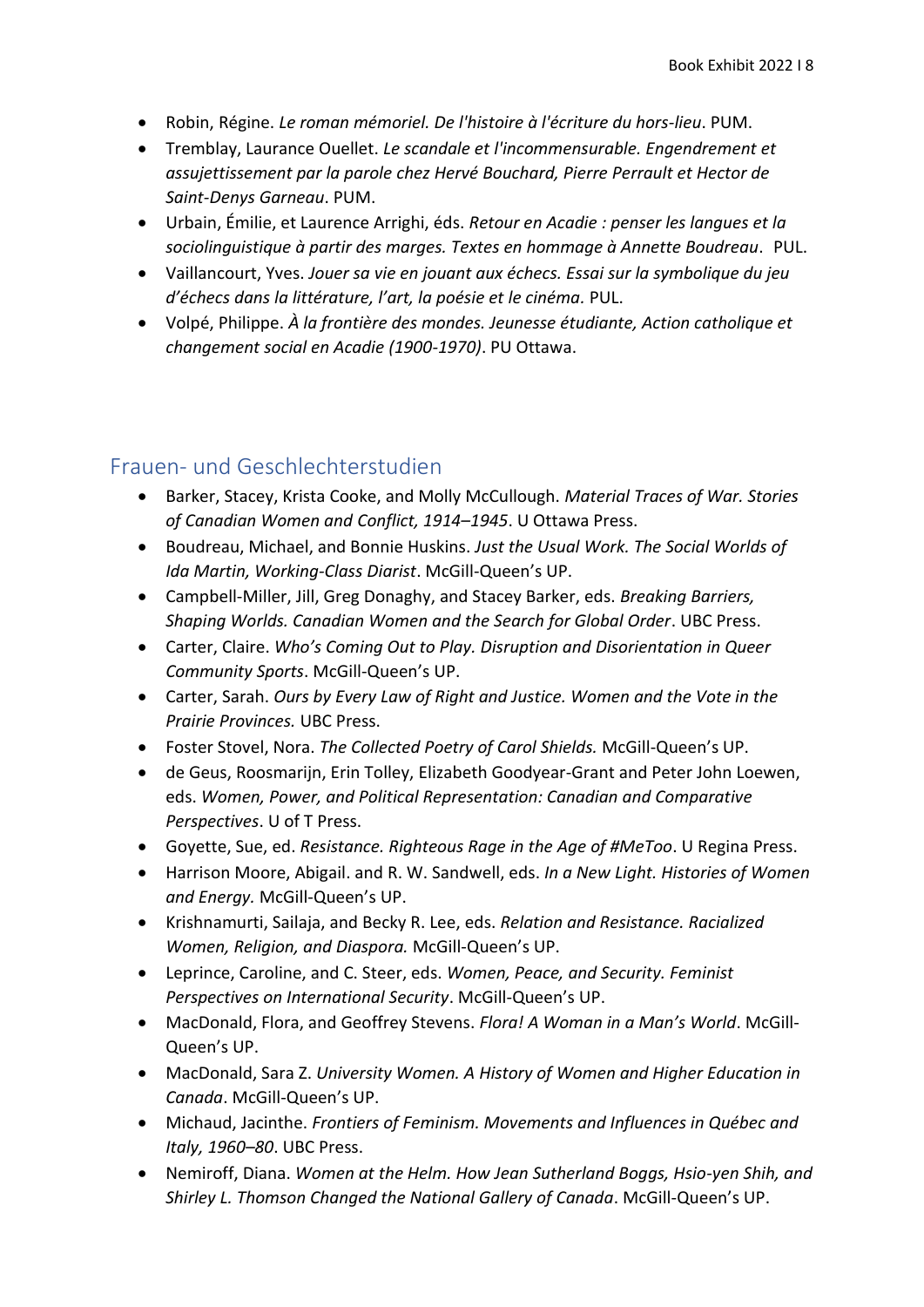- Nurse, Jodey. *Cultivating Community. Women and Agricultural Fairs in Ontario.* McGill-Queen's UP.Pike, E. Holly, and Laura M. Robinson, eds. *L. M. Montgomery and Gender*. McGill-Queen's UP.
- Rak, Julie. *False Summit. Gender in Mountaineering Nonfiction*. McGill-Queen's UP.
- Ralston, Meredith. *Slut-Shaming, Whorephobia, and the Unfinished Sexual Revolution*. McGill-Queen's UP.

#### <span id="page-8-0"></span>Geographie und Wirtschaftswissenschaften

- Barker, Adam J. *Making and Breaking Settler Space. Five Centuries of Colonization in North America*. UBC Press.
- Boschman, Robert, and Sonya L. Jakubec, eds. *Signs of Water. Community Perspectives on Water, Responsibility, and Hope*. U Calgary Press.
- Church, John, and Neale Smith. *Alberta. A Health System Profile*. U of T Press.
- Classens, Michael. *From Dismal Swamp to Smiling Farms. Food, Agriculture, and Change in the Holland Marsh*. UBC Press.
- Hartt, Maxwell D. *Quietly Shrinking Cities. Canadian Urban Population Loss in an Age of Growth.* UBC Press.
- Hird, Myra J. *Canada's Waste Flows*. McGill-Queen's UP.
- Keough, Noel with Geoff Ghitter. *Sustainability Matters. Prospects for a Just Transition in Calgary, Canada's Petro-City*. U Calgary Press.
- Kiddle, Amelia M., ed. *Energy in the Americas. Critical Reflections on Energy and History*. U Calgary Press.
- Leiss, William. *Canada and Climate Change.* McGill-Queen's UP.
- Nicol, Heather N., and Andrew Chater, eds. *North America's Arctic Borders. A World of Change?* U Ottawa Press.
- Pope, Richard. *Flight from Grace. A Cultural History of Humans and Birds*. McGill-Queen's UP.
- Rudin, Ronald. *Against the Tides. Reshaping Landscape and Community in Canada's Maritime Marshlands*. UBC Press.
- Schiff, Rebecca, and Helle Møller, eds. *Health and Healthcare in Northern Canada*. U of T Press.
- Timoney, Kevin P. *Hidden Scourge. Exposing the Truth about Fossil Fuel Industry Spills*. McGill-Queen's UP.
- Vannini, Phillip, and April Vannini. *Inhabited. Wildness and the Vitality of the Land*. McGill-Queen's UP.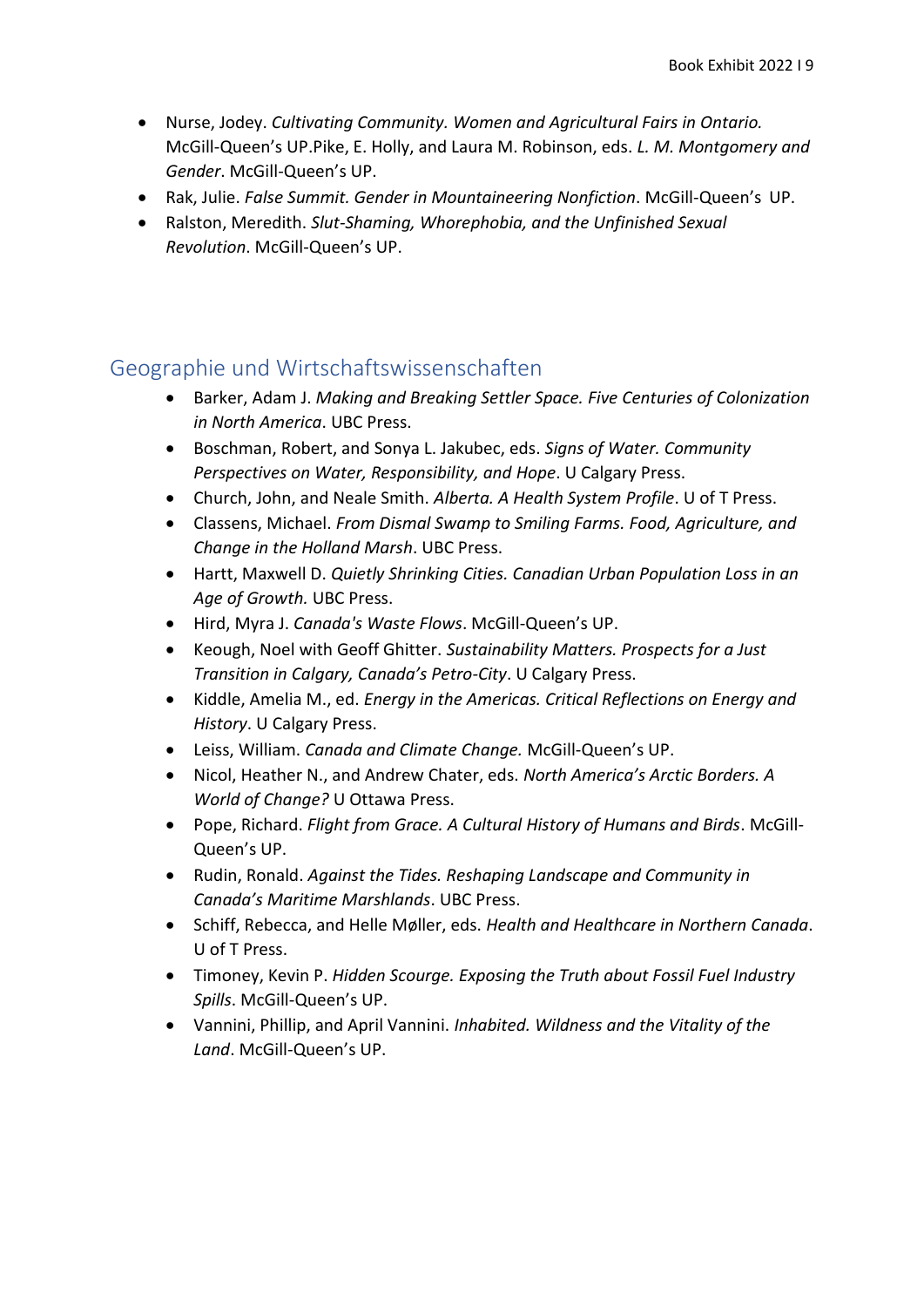# <span id="page-9-0"></span>Geschichtswissenschaften

- Baker, Melvin, and Peter Neary. *Joseph Roberts Smallwood. Masthead Newfoundlander, 1900–1949.* McGill-Queen's UP.
- Barbour, Dale. *Undressed Toronto. From the Swimming Hole to Sunnyside, How a City Learned to Love the Beach, 1850–1935*. U of Manitoba Press.
- Brown, Andrew L. *Building the Army's Backbone. Canadian Non-Commissioned Officers in the Second World War*. UBC Press.
- Cameron, Geoffrey. *Send Them Here. Religion, Politics, and Refugee Resettlement in North America*. McGill-Queen's UP.
- Cameron, Laura Jean, ed. *Friend Beloved. Marie Stopes, Gordon Hewitt, and an Ecology of Letters*. McGill-Queen's UP.
- Clarkson, Chris, and Melissa Munn. *Disruptive Prisoners: Resistance, Reform, and the New Deal.* U of T Press.
- Cook, Tim, and J. L. Granatstein, eds. *Canada 1919. A Nation Shaped by War*. UBC Press.
- Coutts, Robert. *Authorized Heritage. Place, Memory, and Historic Sites in Prairie Canada.* U of Manitoba Press.
- Dewar, Helen. *Disputing New France. Companies, Law, and Sovereignty in the French Atlantic, 1598–1663*. McGill-Queen's UP.
- Douville, Bruce. *The Uncomfortable Pew. Christianity and the New Left in Toronto*. McGill-Queen's UP.
- Evans, Paul A. *The Least Possible Fuss and Publicity. The Politics of Immigration in Postwar Canada, 1945–1967*. McGill-Queen's UP.
- Farrugia, Peter, and Evan J. Habkirk, eds. *Portraits of Battle. Courage, Grief, and Strength in Canada's Great War*. UBC Press.
- Gullachsen, Arthur W. *An Army of Never-Ending Strength. Reinforcing the Canadians in Northwest Europe, 1944–45*. UBC Press.
- Harris, Cole. *A Bounded Land. Reflections on Settler Colonialism in Canada*. UBC Press.
- Hawes, Michael, Andrew C. Holman, and Christopher Kirkey, eds. *1968 in Canada. A Year and Its Legacies*. U Ottawa Press.
- Koester, C. Elizabeth. *In the Public Good. Eugenics and Law in Ontario*. McGill-Queen's UP.
- Little, J. J. *Reading the Diaries of Henry Trent. The Everyday Life of a Canadian Englishman, 1842–1898*. McGill-Queen's UP.
- Loewen, Royden. *Mennonite Farmers. A Global History of Place and Sustainability*. U of Manitoba Press.
- Mauduit, Julien, Jennifer Tunnicliffe, eds. *Constant Struggle. Histories of Canadian Democratization.* McGill-Queen's UP.
- Meister, Daniel R. *The Racial Mosaic. A Pre-history of Canadian Multiculturalism*. McGill-Queen's UP.
- Monteyne, David. *For the Temporary Accommodation of Settlers. Architecture and Immigrant Reception in Canada, 1870–1930.* McGill-Queen's UP.
- Rozum, Molly P. *Grasslands Grown. Creating Place on the U.S. Northern Plains and Canadian Prairies.* U of Manitoba Press.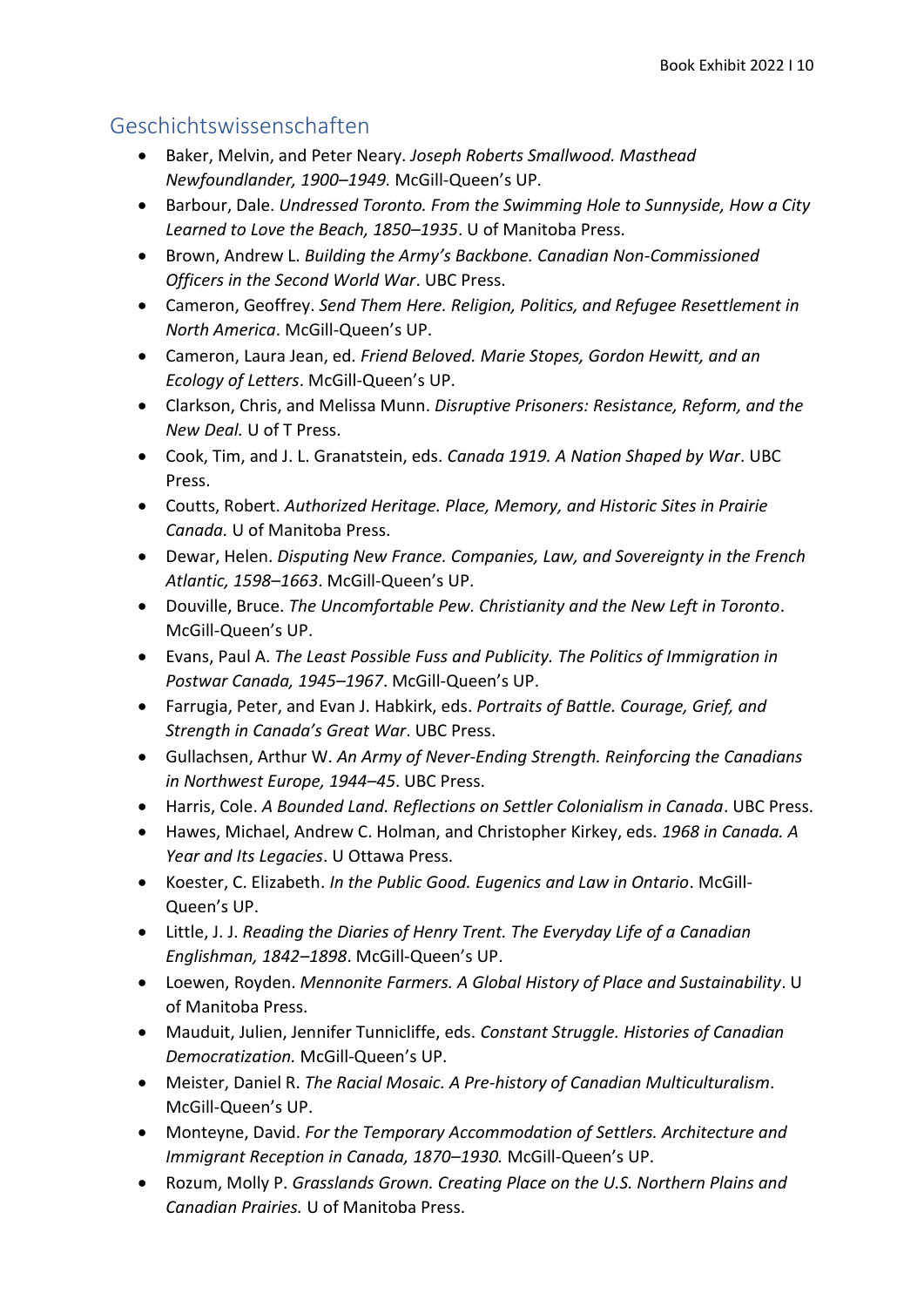- Sager, Eric W. *Inequality in Canada. The History and Politics of an Idea*. McGill-Queen's UP.
- Sweeny, Alastair. *Thomas Mackay. The Laird of Rideau Hall and the Founding of Ottawa.* U Ottawa Press.

#### <span id="page-10-0"></span>Indigenous and Cultural Studies

- Adese, Jennifer, and Chris Andersen. *A People and a Nation. New Directions in Contemporary Métis Studies*. UBC Press.
- Adese, Jennifer, and Robert A Innes, eds. *Indigenous Celebrity. Entanglements with Fame.* U of Manitoba Press.
- Amber, Bev, Chantel, Jazmyne, Faith, Jorgina & Robert Henry. *Indigenous Women and Street Gangs. Survivance Narratives.* U Alberta Press.
- Backhouse, Constance, Cynthia E Milton, Margaret Kovach, Adele Perry, eds. *Royally Wronged. The Royal Society of Canada and Indigenous Peoples.* McGill-Queen's UP.
- Blackburn, Carole. *Beyond Rights. The Nisga'a Final Agreement and the Challenges of Modern Treaty Relationships*. UBC Press.
- Bouchard, Serge, Marie Christine Lévesque. *The Laughing People. A Tribute to My Innu Friends,* transl. by Craig Lund, McGill-Queen's UP.
- Boyer, Yvonne, and Larry Chartrand. *Métis Rising. Living Our Present Through the Power of Our Past*. UBC Press.
- Dussart, Francoise, and Sylvie Poirier, eds. *Contemporary Indigenous Cosmologies and Pragmatics.* U Alberta Press.
- Fiola, Chantal. *Returning to Ceremony. Spirituality in Manitoba Métis Communities*. U of Manitoba Press.
- Graham, Katherine, and David Newhouse, eds. *Sharing the Land, Sharing a Future. The Legacy of the Royal Commission on Aboriginal Peoples.* U of Manitoba Press.
- Hanson, Aubrey Jean. L*iteratures, Communities, and Learning. Conversations with Indigenous Writers*. WLU Press
- Hager, Shirley N. and Mawopiyane. *The Gatherings. Reimagining Indigenous-Settler Relations*. U of T Press.
- Hay, Travis. *Inventing the Thrifty Gene. the Science of Settler Colonialism*. U of Manitoba Press.
- Kalman, Ian. *Framing Borders. Principle and Practicality in the Akwesasne Mohawk Territory*. U of T Press.
- Labelle, Kathryin Magee, in coll. with the we ndat/ wa ndat women's advisory council *Daughters of Aataentsic. Life Stories from Seven Generations*. McGill-Queen's UP.
- Lien, Sigrid, and Hilde Wallem Nielssen, eds. *Adjusting the Lens. Indigenous Activism, Colonial Legacies, and Photographic Heritage.* UBC Press.
- McKegney, Sam. *Carrying the Burden of Peace. Reimagining Indigenous Masculinities Through Story*. U Regina Press.
- Rück, Daniel. *The Laws and the Land. The Settler Colonial Invasion of Kahnawà:ke in Nineteenth-Century Canada.* UBC Press.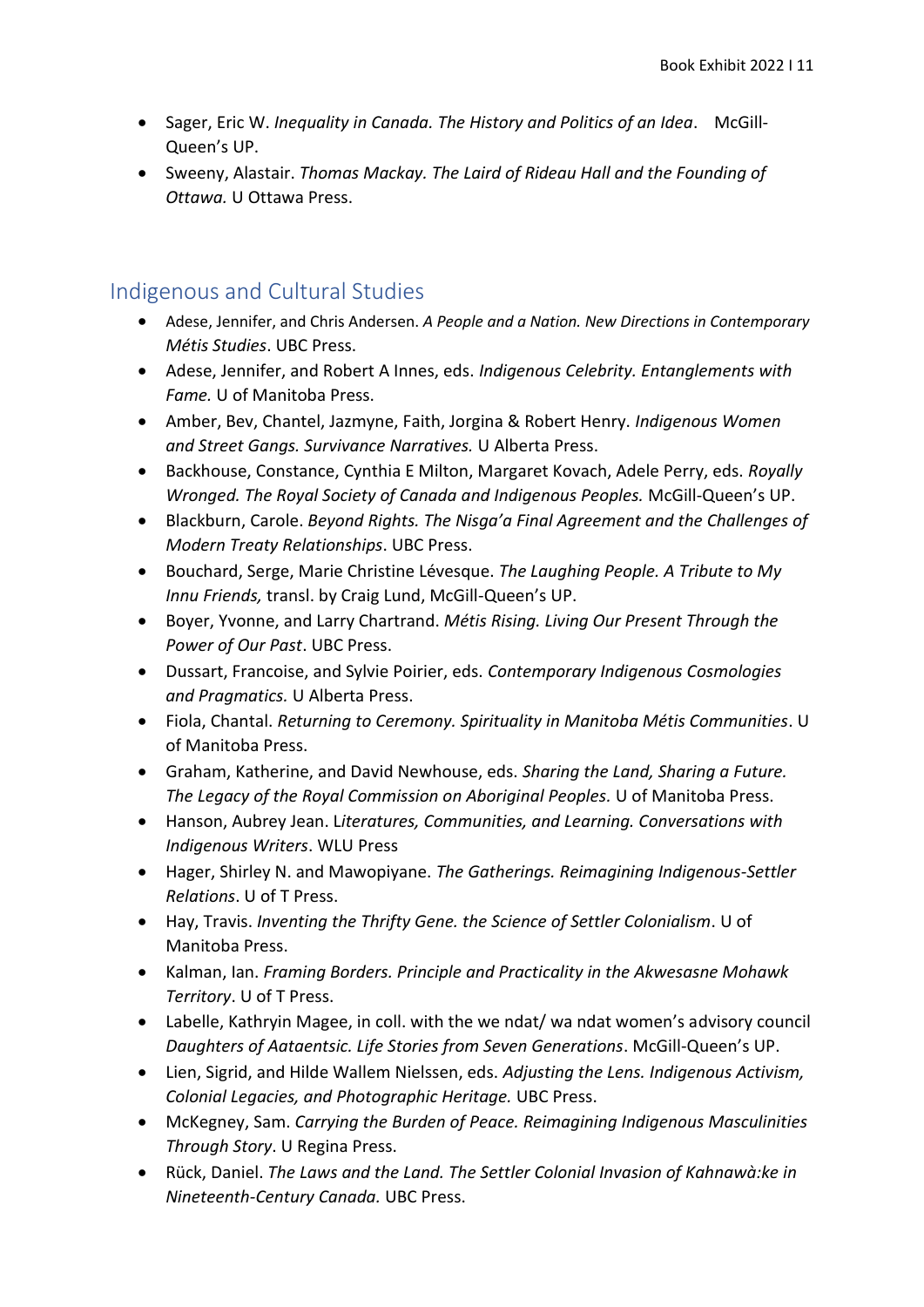- Survivors of the Assiniboia Indian Residential School. *Did You See Us? Reunion, Remembrance, and Reclamation at an Urban Indian Residential School*. U of Manitoba Press.
- Simpson, Leanne Betasamosake. *A Short History of the Blockade. Giant Beavers, Diplomacy, and Regeneration in Nishnaabewin.* U Alberta Press.

#### <span id="page-11-0"></span>Politikwissenschaft und Soziologie

- Boily, Frédéric. *Les droites provinciales en évolution (2015-2020). Conservatisme, populisme et radicalisme*. PUL.
- Boyd, Brendan, and Andrea Olive, eds. *Provincial Policy Laboratories. Policy Diffusion and Transfer in Canada's Federal System.* U of T Press.
- Brie, Evelyne, Félix Mathieu. *Un pays divisé : identité, fédéralisme et régionalisme au Canada.* PUL.
- Denis, Jean-Louis, Catherine Régis, and Daniel M. Weinstock, eds. *Pandemic Societies*. McGill-Queen's UP.
- Doern, G. Bruce, Christopher Stoney, Robert Hilton. *Keeping Canada Running. Infrastructure and the Future of Governance in a Pandemic World*. McGill-Queen's UP.
- Evans, Bryan, Carlo Fanelli, and Tom McDowel, eds. *Rising Up. The Fight for Living Wage Work in Canada*. UBC Press.
- Farney, James, and Julie M Simmons, eds. *Open Federalism Revisited. Regional and Federal Dynamics in the Harper Era*. U of T Press.
- Fox, Bill. *Trump, Trudeau, Tweets, Truth. A Conversation*. McGill-Queen's UP.
- Grant, Laura, and Benjamin Zyla. *Canada as Statebuilder? Development and Reconstruction Efforts in Afghanistan*. McGill-Queen's UP.
- Jockel, Joseph T., Joel J. Sokolsky. *Canada in NATO, 1949-2019*. McGill-Queen's UP.
- Lucas, Jack, and R. Michael McGregor, eds. *Big City Elections in Canada*. U of T Press.
- Malhotra, Ravi, and Benjamin Isit. *Able to Lead. Disablement, Radicalism, and the Political Life of E.T. Kingsley*. UBC Press.
- McDonald, Robert A. J. *A Long Way to Paradise. A New History of British Columbia Politics*. UBC Press.
- Olsen, Gregg M. *Poverty and Austerity amid Prosperity. A Comparative Introduction*. U of T Press.
- Short, Donn, Bruce MacDougall, and Paul T. Clarke. *Making the Case. 2SLGBTQ+ Rights and Religion in Schools.* UBC Press.
- Stanton, Kim. *Reconciling Truths. Reimagining Public Inquiries in Canada*. UBC Press.
- Marier, Patrik. *The Four Lenses of Population Aging Planning for the Future in Canada's Provinces.* U of T Press.
- McGregor, R. Michael, Aaron A. Moore, and Laura B. Stephenson. *Electing a Mega-Mayor. Toronto 2014*. U of T Press.